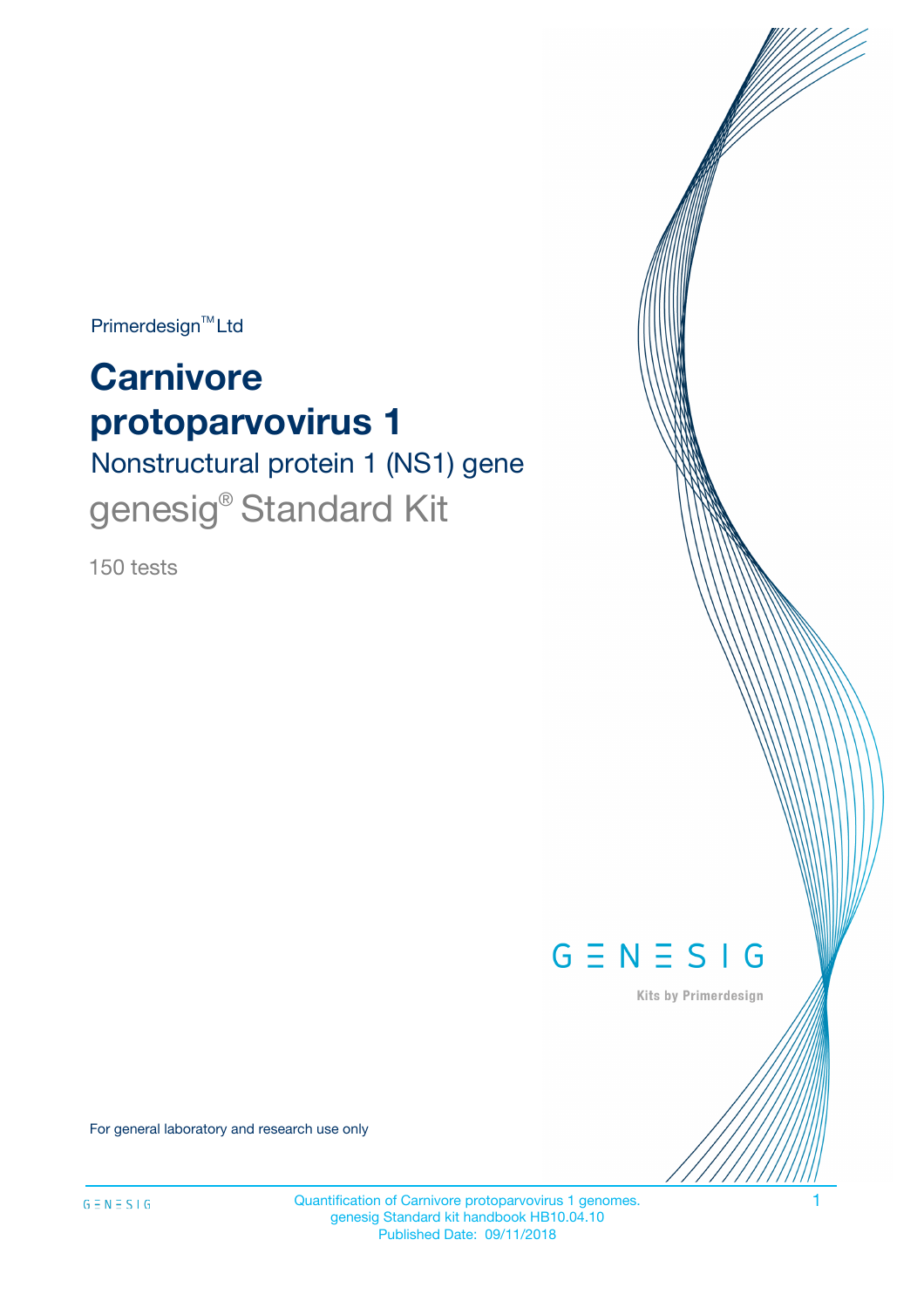### Introduction to Carnivore protoparvovirus 1

Carnivore Protoparvovirus 1 is a genus in the virus family Parvoviridae, one of eight genera that contain viruses which infect vertebrate hosts and together make up the subfamily Parvovirinae.

The conserved Nonstructural protein 1 (NS1) gene is the target for this genesig® detection kit. Carnivore protoparvovirus 1 is a small, linear, single-stranded DNA virus, with an icosahedral capsid that is non enveloped. The genome ranges from 4-6kb and as 2 open reading frames. 5' ORF encodes 2 nonstructural proteins (NS1 & NS2) and the 3' ORF encodes the capsid proteins.

Five species are currently recognised, and most of these contain several different named viruses, virus strains, genotypes or serotypes. Due to the wide variety of types available, there are 4 species which prevalence is relatively high and are defined by the encoding for a particular replication protein, NS1 which is at least 85% identical to the protein encoded by other members of the species.

Recognised species in genus Protoparvovirus include:

Carnivore protoparvovirus 1 (includes canine arvovirus & feline parvovirus) Primate protoparvovirus 1 Rodent protoparvovirus Rodent protoparvovirus 2 (rat parvovirus 1) Ungulate parvovirus 1 (porcine parvovirus)

Another virus in this group - Tusavirus 1 - has been reported from humans from Tunisia, Finland, Bhutan and Burkina Faso.

Generalised symptoms are lethargy, vomiting, loss of appetite and diarrhoea which can cause dehydration. Carnivore protoparvovirus 1 in cats is known as Feline parvovirus (FPV) and can cause enteritis, panleukopnia and cerebellar ataxia in cats.Carnivore protoparvovirus 1 in dogs is called Canine parvovirus (CPV), can cause intestinal and lifelong cardiac disease in dogs.

The virus is contagious and environmentally resistant and so can survive outside the host for a long time. To prevent this vaccination is recommended. Generally is no treatment available so basic support and care to control symptoms can help the animal recover naturally. However dogs with parvovirus need intensive help to control their symptoms and replace fluids via IV drip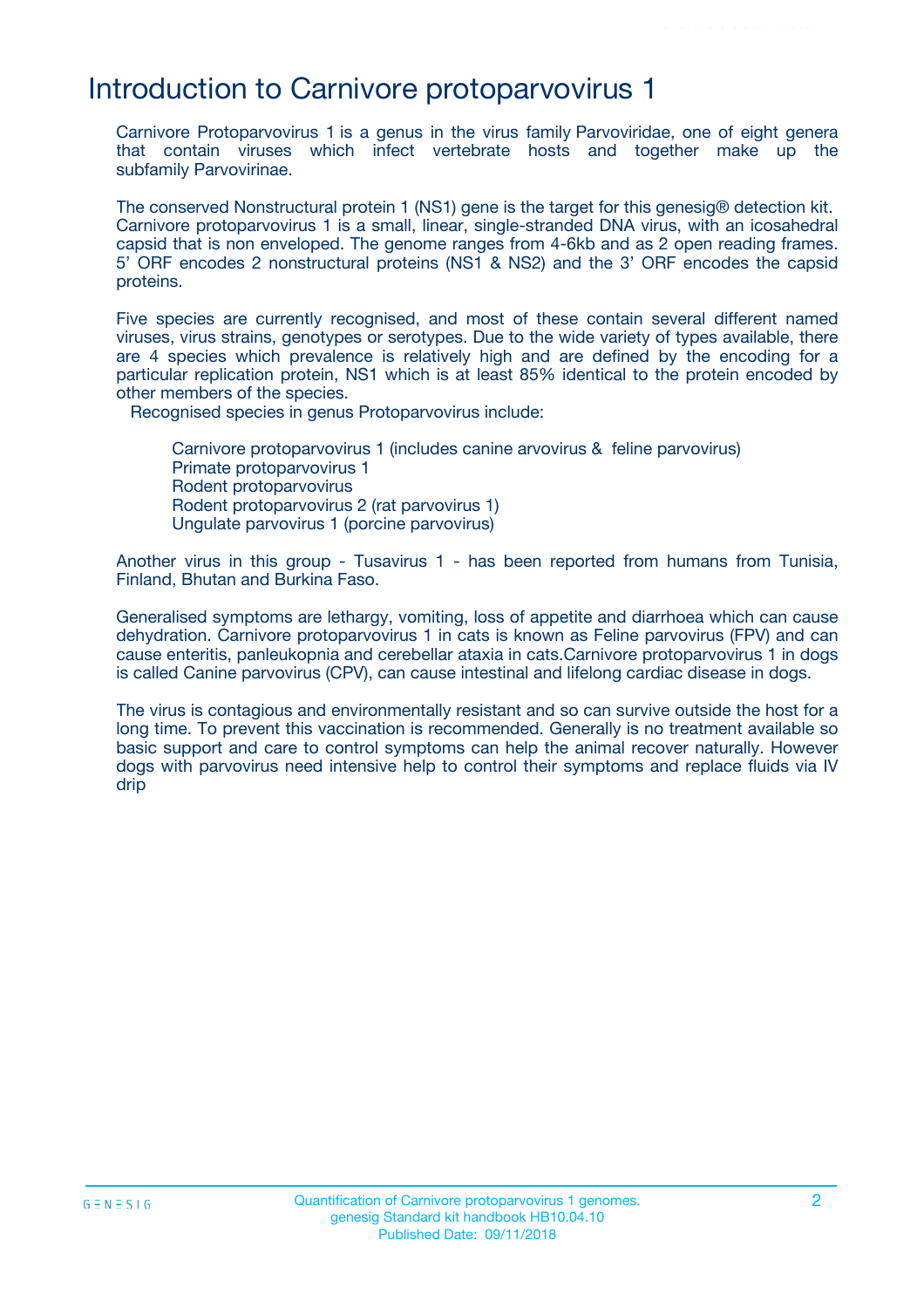

The Primerdesign genesig Kit for Carnivore protoparvovirus 1 (CPPV-1) genomes is designed for the in vitro quantification of CPPV-1 genomes. The kit is designed to have a broad detection profile. Specifically, the primers represent 100% homology with over 95% of the NCBI database reference sequences available at the time of design.

The dynamics of genetic variation means that new sequence information may become available after the initial design. Primerdesign periodically reviews the detection profiles of our kits and when required releases new versions.

If you require further information, or have a specific question about the detection profile of this kit then please send an e.mail to enquiry@primerdesign.co.uk and our bioinformatics team will answer your question.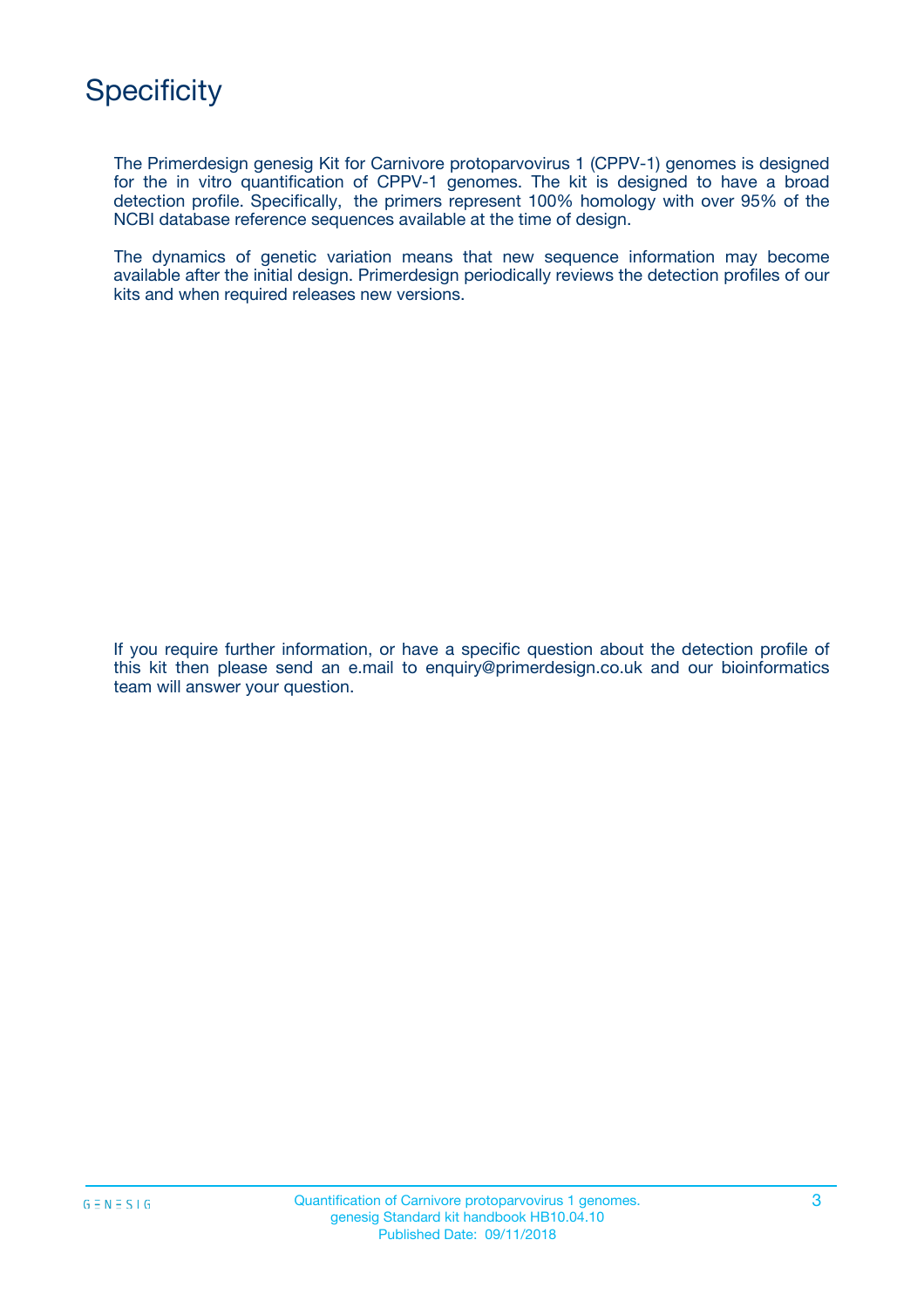# Kit contents

- **CPPV-1 specific primer/probe mix (150 reactions BROWN)** FAM labelled
- **CPPV-1 positive control template (for Standard curve RED)**
- **RNase/DNase free water (WHITE)** for resuspension of primer/probe mixes
- **Template preparation buffer (YELLOW)** for resuspension of positive control template and standard curve preparation

# Reagents and equipment to be supplied by the user

#### **Real-time PCR Instrument**

#### **Extraction kit**

This kit is recommended for use with genesig Easy DNA/RNA extraction kit. However, it is designed to work well with all processes that yield high quality RNA and DNA with minimal PCR inhibitors.

#### **oasig**TM **lyophilised or Precision**®**PLUS 2X qPCR Master Mix**

This kit is intended for use with oasig or PrecisionPLUS2X qPCR Master Mix.

**Pipettors and Tips**

**Vortex and centrifuge**

**Thin walled 1.5 ml PCR reaction tubes**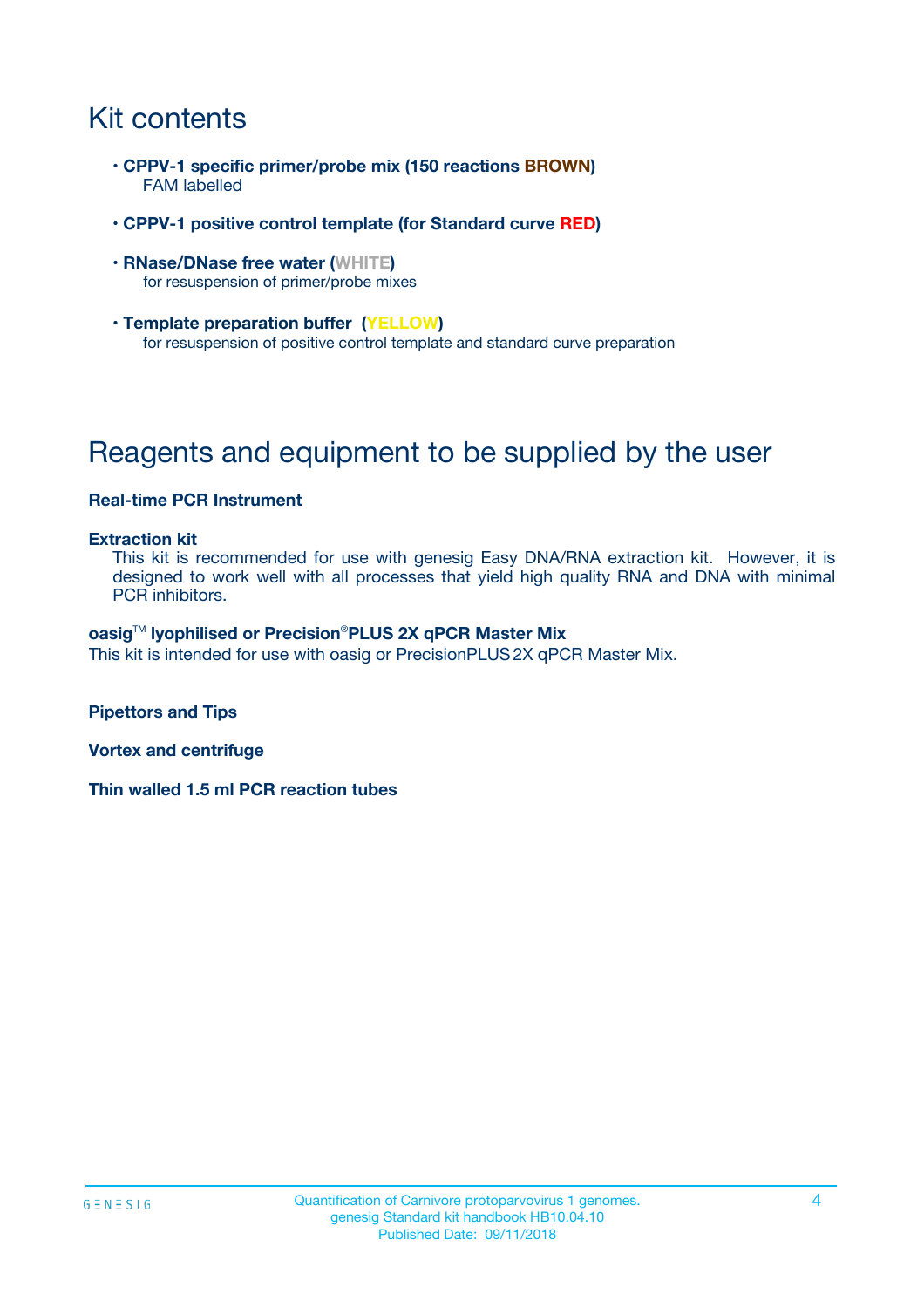### Kit storage and stability

This kit is stable at room temperature but should be stored at -20ºC on arrival. Once the lyophilised components have been resuspended they should not be exposed to temperatures above -20°C for longer than 30 minutes at a time and unnecessary repeated freeze/thawing should be avoided. The kit is stable for six months from the date of resuspension under these circumstances.

If a standard curve dilution series is prepared this can be stored frozen for an extended period. If you see any degradation in this serial dilution a fresh standard curve can be prepared from the positive control.

Primerdesign does not recommend using the kit after the expiry date stated on the pack.

### Suitable sample material

All kinds of sample material suited for PCR amplification can be used. Please ensure the samples are suitable in terms of purity, concentration, and DNA integrity. Always run at least one negative control with the samples. To prepare a negative-control, replace the template DNA sample with RNase/DNase free water.

### Dynamic range of test

Under optimal PCR conditions genesig CPPV-1 detection kits have very high priming efficiencies of >95% and can detect less than 100 copies of target template.

### Notices and disclaimers

This product is developed, designed and sold for research purposes only. It is not intended for human diagnostic or drug purposes or to be administered to humans unless clearly expressed for that purpose by the Food and Drug Administration in the USA or the appropriate regulatory authorities in the country of use. During the warranty period Primerdesign genesig detection kits allow precise and reproducible data recovery combined with excellent sensitivity. For data obtained by violation to the general GLP guidelines and the manufacturer's recommendations the right to claim under guarantee is expired. PCR is a proprietary technology covered by several US and foreign patents. These patents are owned by Roche Molecular Systems Inc. and have been sub-licensed by PE Corporation in certain fields. Depending on your specific application you may need a license from Roche or PE to practice PCR. Additional information on purchasing licenses to practice the PCR process may be obtained by contacting the Director of Licensing at Roche Molecular Systems, 1145 Atlantic Avenue, Alameda, CA 94501 or Applied Biosystems business group of the Applera Corporation, 850 Lincoln Centre Drive, Foster City, CA 94404. In addition, the 5' nuclease assay and other homogeneous amplification methods used in connection with the PCR process may be covered by U.S. Patents 5,210,015 and 5,487,972, owned by Roche Molecular Systems, Inc, and by U.S. Patent 5,538,848, owned by The Perkin-Elmer Corporation.

### Trademarks

Primerdesign™ is a trademark of Primerdesign Ltd.

genesig $^\circledR$  is a registered trademark of Primerdesign Ltd.

The PCR process is covered by US Patents 4,683,195, and 4,683,202 and foreign equivalents owned by Hoffmann-La Roche AG. BI, ABI PRISM® GeneAmp® and MicroAmp® are registered trademarks of the Applera Genomics (Applied Biosystems Corporation). BIOMEK® is a registered trademark of Beckman Instruments, Inc.; iCycler™ is a registered trademark of Bio-Rad Laboratories, Rotor-Gene is a trademark of Corbett Research. LightCycler™ is a registered trademark of the Idaho Technology Inc. GeneAmp®, TaqMan® and AmpliTaqGold® are registered trademarks of Roche Molecular Systems, Inc., The purchase of the Primerdesign reagents cannot be construed as an authorization or implicit license to practice PCR under any patents held by Hoffmann-LaRoche Inc.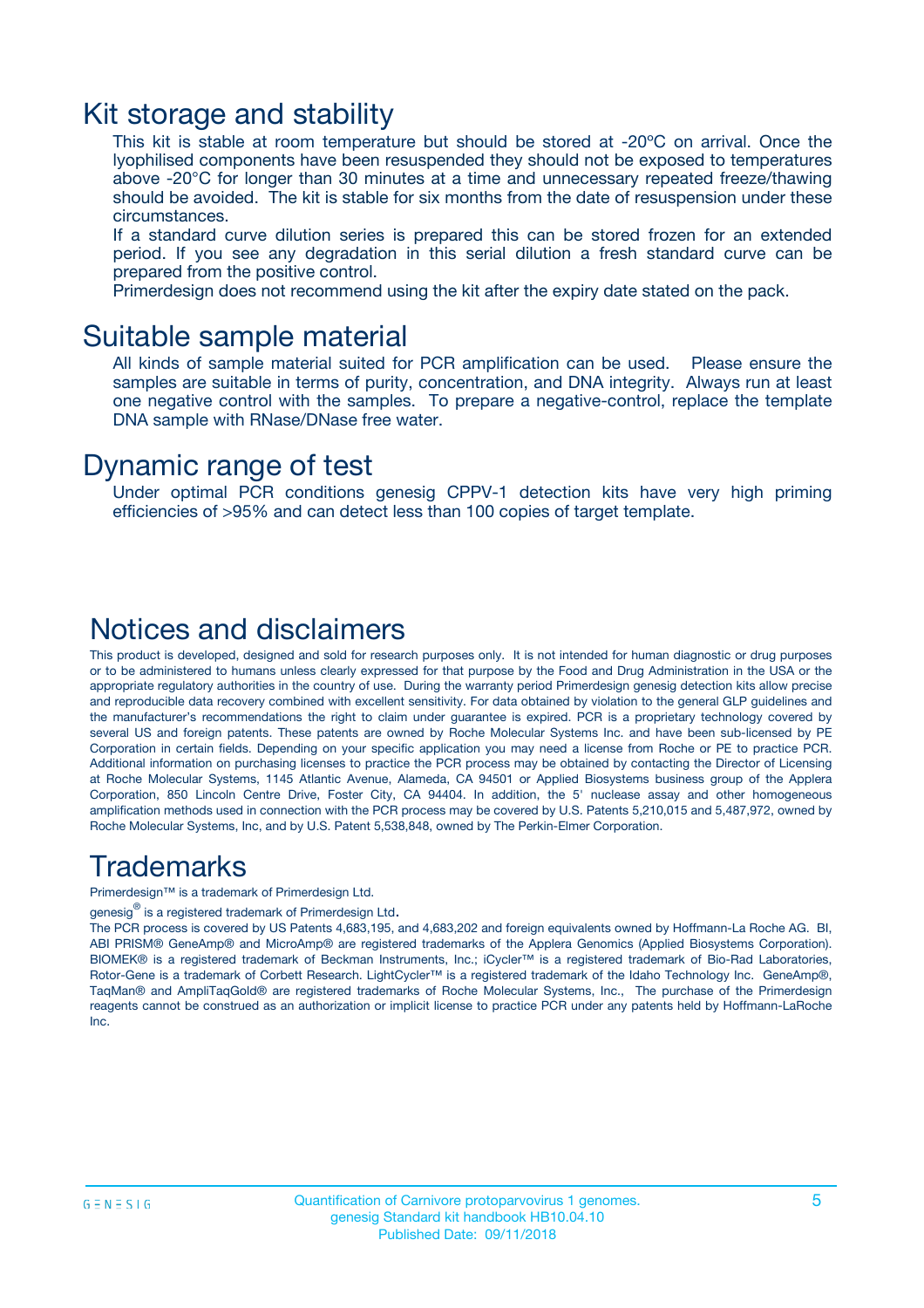# Principles of the test

#### **Real-time PCR**

A CPPV-1 specific primer and probe mix is provided and this can be detected through the FAM channel.

The primer and probe mix provided exploits the so-called TaqMan® principle. During PCR amplification, forward and reverse primers hybridize to the CPPV-1 DNA. A fluorogenic probe is included in the same reaction mixture which consists of a DNA probe labeled with a 5`-dye and a 3`-quencher. During PCR amplification, the probe is cleaved and the reporter dye and quencher are separated. The resulting increase in fluorescence can be detected on a range of qPCR platforms.

#### **Positive control**

For copy number determination and as a positive control for the PCR set up, the kit contains a positive control template. This can be used to generate a standard curve of CPPV-1 copy number / Cq value. Alternatively the positive control can be used at a single dilution where full quantitative analysis of the samples is not required. Each time the kit is used, at least one positive control reaction must be included in the run. A positive result indicates that the primers and probes for detecting the target CPPV-1 gene worked properly in that particular experimental scenario. If a negative result is obtained the test results are invalid and must be repeated. Care should be taken to ensure that the positive control does not contaminate any other kit component which would lead to false-positive results. This can be achieved by handling this component in a Post PCR environment. Care should also be taken to avoid cross-contamination of other samples when adding the positive control to the run. This can be avoided by sealing all other samples and negative controls before pipetting the positive control into the positive control well.

#### **Negative control**

To validate any positive findings a negative control reaction should be included every time the kit is used. For this reaction the RNase/DNase free water should be used instead of template. A negative result indicates that the reagents have not become contaminated while setting up the run.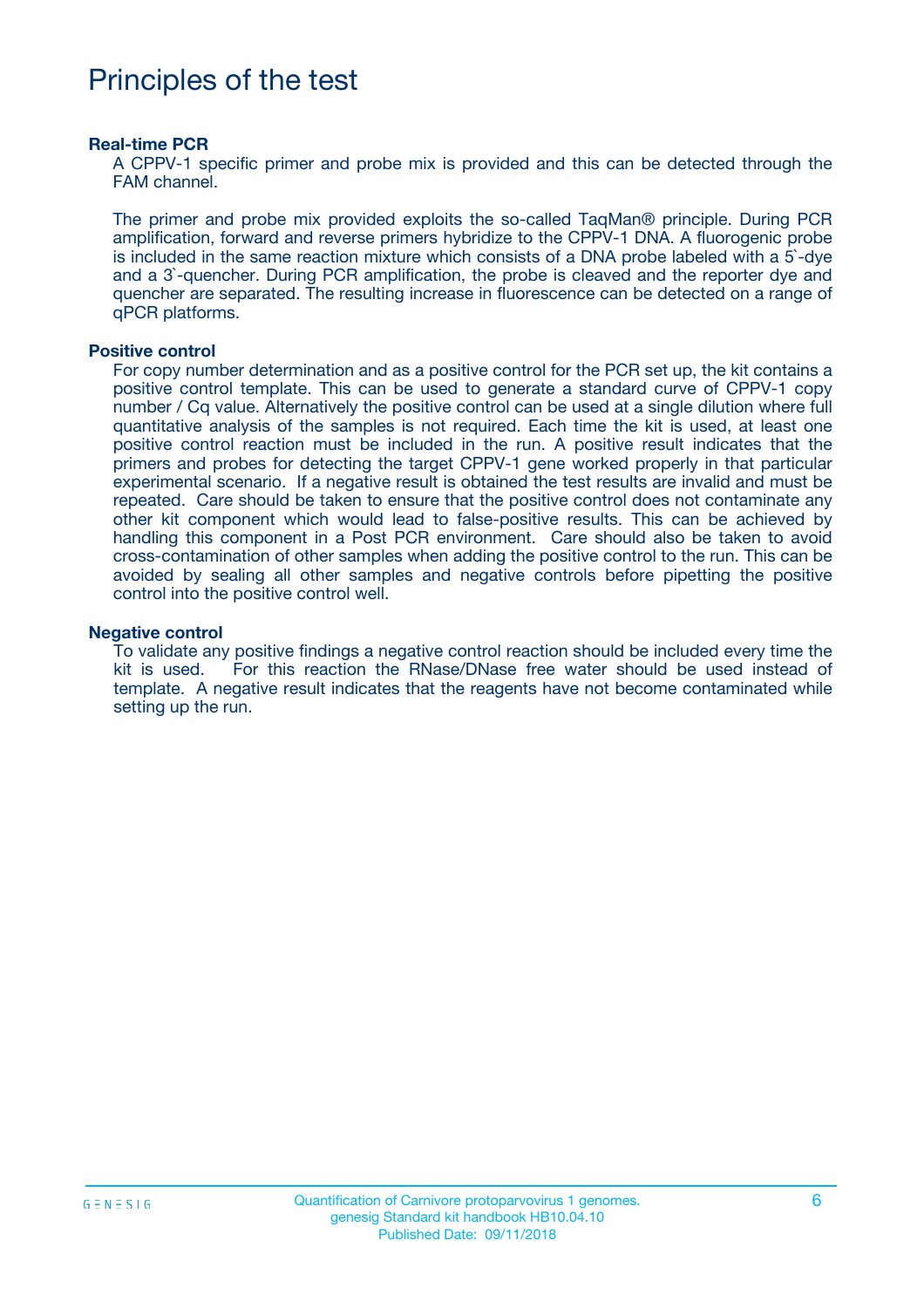## Resuspension protocol

To minimize the risk of contamination with foreign DNA, we recommend that all pipetting be performed in a PCR clean environment. Ideally this would be a designated PCR lab or PCR cabinet. Filter tips are recommended for all pipetting steps.

#### **1. Pulse-spin each tube in a centrifuge before opening.**

This will ensure lyophilised primer and probe mix is in the base of the tube and is not spilt upon opening the tube.

**2. Resuspend the kit components in the RNase/DNase free water supplied, according to the table below.**

To ensure complete resuspension, vortex each tube thoroughly.

| Component - resuspend in water  | Volume   |
|---------------------------------|----------|
| <b>Pre-PCR pack</b>             |          |
| CPPV-1 primer/probe mix (BROWN) | $165$ µl |

### **3. Resuspend the positive control template in the template preparation buffer supplied, according to the table below:**

To ensure complete resuspension, vortex the tube thoroughly.

| Component - resuspend in template preparation buffer |         |  |
|------------------------------------------------------|---------|--|
| <b>Post-PCR heat-sealed foil</b>                     |         |  |
| CPPV-1 Positive Control Template (RED) *             | $500$ µ |  |

\* This component contains high copy number template and is a VERY significant contamination risk. It must be opened and handled in a separate laboratory environment, away from the other components.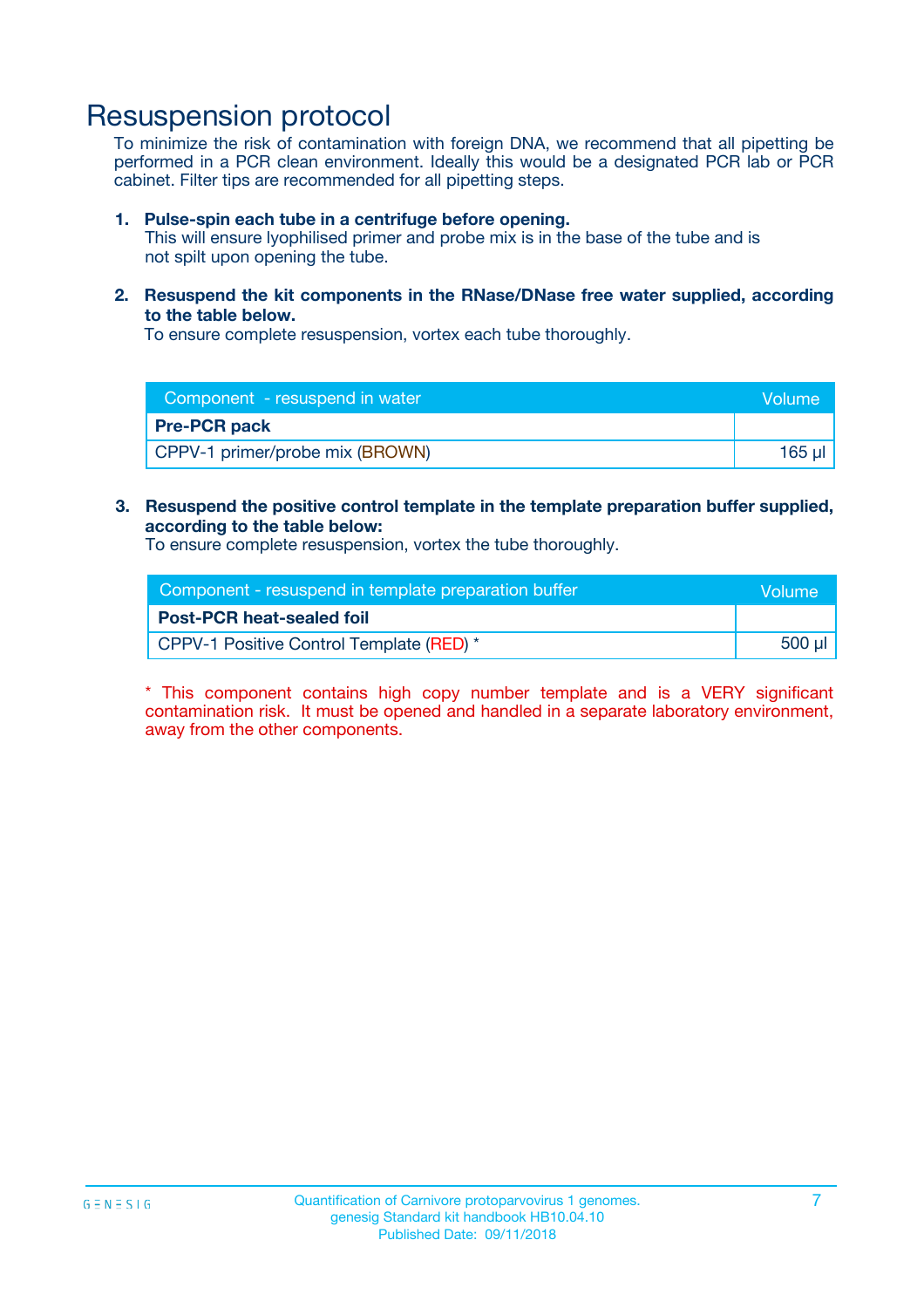# qPCR detection protocol

**1. For each DNA sample prepare a reaction mix according to the table below:** Include sufficient reactions for positive and negative controls.

| Component                                 | Volume          |
|-------------------------------------------|-----------------|
| oasig or PrecisionPLUS 2X qPCR Master Mix | 10 $\mu$        |
| CPPV-1 primer/probe mix (BROWN)           | 1 $\mu$         |
| <b>RNase/DNase free water (WHITE)</b>     | $4 \mu$         |
| <b>Final Volume</b>                       | 15 <sub>µ</sub> |

- **2. Pipette 15µl of this mix into each well according to your qPCR experimental plate set up.**
- **3. Prepare DNA templates for each of your samples.**
- **4. Pipette 5µl of DNA template into each well, according to your experimental plate set up.**

For negative control wells use 5µl of RNase/DNase free water. The final volume in each well is 20µl.

**5. If a standard curve is included for quantitative analysis, prepare a reaction mix according to the table below:**

| Component                                 | Volume  |
|-------------------------------------------|---------|
| oasig or PrecisionPLUS 2X qPCR Master Mix | 10 µl   |
| CPPV-1 primer/probe mix (BROWN)           | 1 µI    |
| <b>RNase/DNase free water (WHITE)</b>     | $4 \mu$ |
| <b>Final Volume</b>                       | 15 µl   |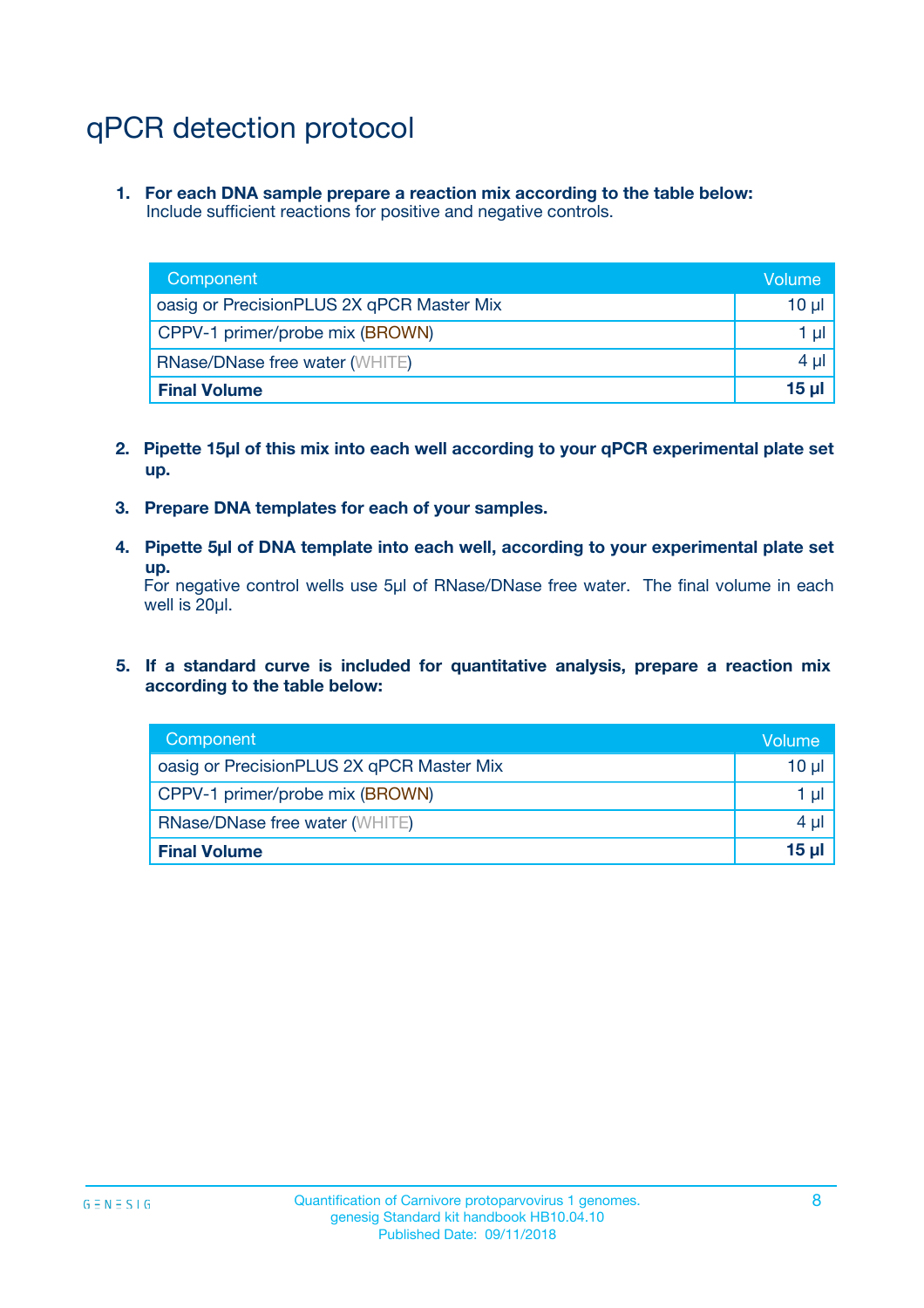### **6. Preparation of a standard curve dilution series.**

- 1) Pipette 90µl of template preparation buffer into 5 tubes and label 2-6
- 2) Pipette 10µl of Positive Control Template (RED) into tube 2
- 3) Vortex thoroughly
- 4) Change pipette tip and pipette 10µl from tube 2 into tube 3
- 5) Vortex thoroughly

Repeat steps 4 and 5 to complete the dilution series

| <b>Standard Curve</b>         | <b>Copy Number</b>     |
|-------------------------------|------------------------|
| Tube 1 Positive control (RED) | $2 \times 10^5$ per µl |
| Tube 2                        | $2 \times 10^4$ per µl |
| Tube 3                        | $2 \times 10^3$ per µl |
| Tube 4                        | $2 \times 10^2$ per µl |
| Tube 5                        | 20 per µl              |
| Tube 6                        | 2 per ul               |

7. Pipette 5µl of standard template into each well for the standard curve according to your experimental plate set up.

The final volume in each well is 20µl.

# qPCR amplification protocol

Amplification conditions using oasig or PrecisionPLUS2X qPCR Master Mix.

|             | <b>Step</b>       | <b>Time</b>     | Temp    |
|-------------|-------------------|-----------------|---------|
|             | Enzyme activation | 2 min           | 95 °C   |
| Cycling x50 | Denaturation      | 10 <sub>s</sub> | 95 $°C$ |
|             | DATA COLLECTION * | 60 s            | 60 °C   |

\* Fluorogenic data should be collected during this step through the FAM channel